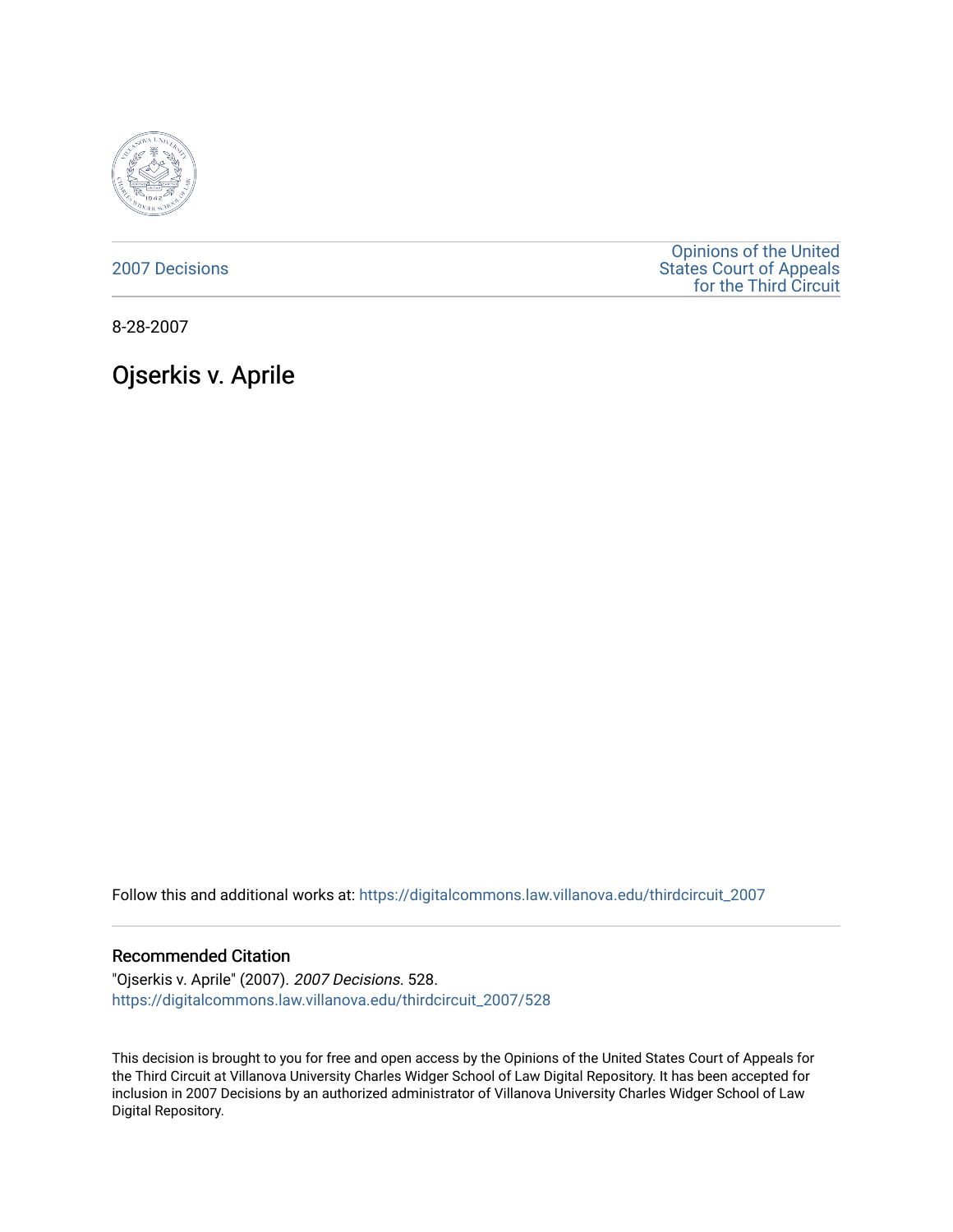#### AMENDED CLD-308 **NOT PRECEDENTIAL**

## UNITED STATES COURT OF APPEALS FOR THE THIRD CIRCUIT

#### NO. 07-1727

### MAURICE J. OJSERKIS,

#### Appellant

v.

DOMINIC J. APRILE; BATHGATE WEGENER & WOLF; LAWRENCE E. BATHGATE; PETER H. WEGENER; WILLIAM J. WOLFE; DOROTHY F. MCCROSSON; TAHT, STANTON & MCCROSSON, P.C.; DANIEL J. YOUNG

\_\_\_\_\_\_\_\_\_\_\_\_\_\_\_\_\_\_\_\_\_\_\_\_\_\_\_\_\_\_\_\_\_\_\_\_

On Appeal From the United States District Court For the District of New Jersey (D.C. Civ. No. 06-cv-05089 ) District Judge: Honorable Renee Marie Bumb

Submitted For Possible Dismissal Under 28 U.S.C. § 1915(e)(2)(B) or Summary Action Under Third Circuit LAR 27.4 and I.O.P. 10.6 July 19, 2007

Before: RENDELL, SMITH AND JORDAN, CIRCUIT JUDGES.

(Filed August 28, 2007) \_\_\_\_\_\_\_\_\_\_\_\_\_\_\_\_\_\_\_\_\_\_\_

# OPINION \_\_\_\_\_\_\_\_\_\_\_\_\_\_\_\_\_\_\_\_\_\_\_

PER CURIAM

Maurice Ojserkis appeals from the order of the United States District Court for the

District of New Jersey dismissing his civil rights complaint pursuant to 28 U.S.C.

§ 1915(e)(2)(B)(ii) for failure to state a claim upon which relief may be granted.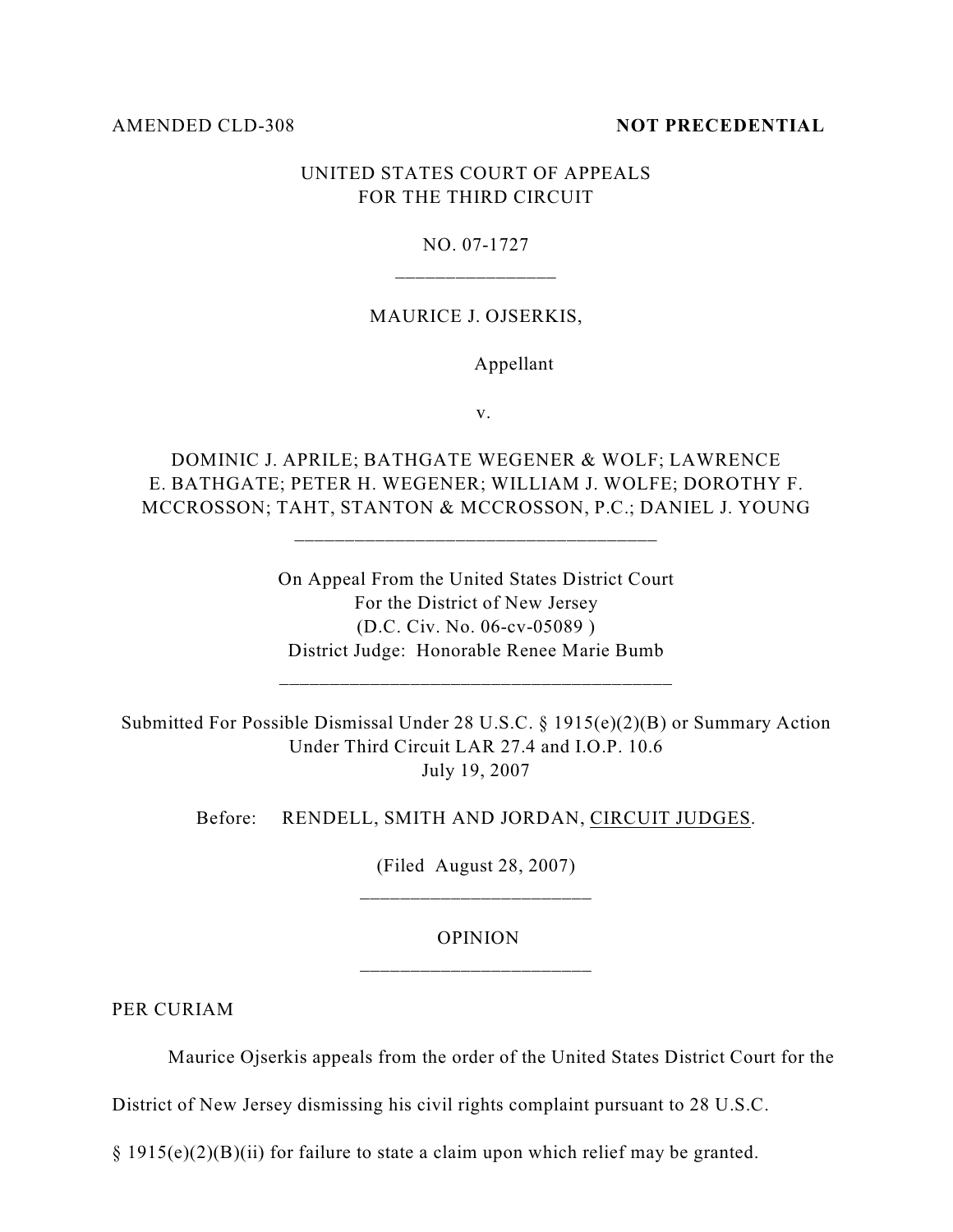We have jurisdiction over this appeal pursuant to 28 U.S.C. § 1291. Because Ojserkis has been granted in forma pauperis status pursuant to 28 U.S.C. § 1915, we review this appeal for possible dismissal pursuant to 28 U.S.C.  $\S$  1915(e)(2)(B). We will dismiss an appeal if it has no arguable basis in law or fact. Neitzke v. Williams, 490 U.S. 319, 325 (1989).

Ojserkis filed a complaint pursuant to 42 U.S.C. § 1983, alleging that five of the Appellees, four private attorneys and a law firm, entered into a tainted retainer agreement with him. Ojserkis alleges that as a result of the aforementioned Appellees' conflict of interest and negligence, he was subject to an unwanted arbitration hearing with the remaining Appellees, who are also private attorneys and a law firm. The District Court dismissed Ojserkis's complaint pursuant § 1915(e)(2)(B)(ii) without an opportunity to amend.

We have held when a complaint is dismissed for failure to state a claim upon which relief may be granted, a plaintiff should be granted the opportunity to amend his complaint unless amendment would be futile. Shane v. Fauver, 213 F.3d 113, 116 (3d Cir. 2000). Here, the District Court concluded that any amendment to Ojserkis's complaint would have been futile because Appellees were private attorneys and private law firms, and, thus, were not acting under the color of state law as is required by § 1983. We agree. "[A] lawyer representing a client is not, by virtue of being an officer of the court, a state actor 'under color of state law' within the meaning of § 1983." Polk County